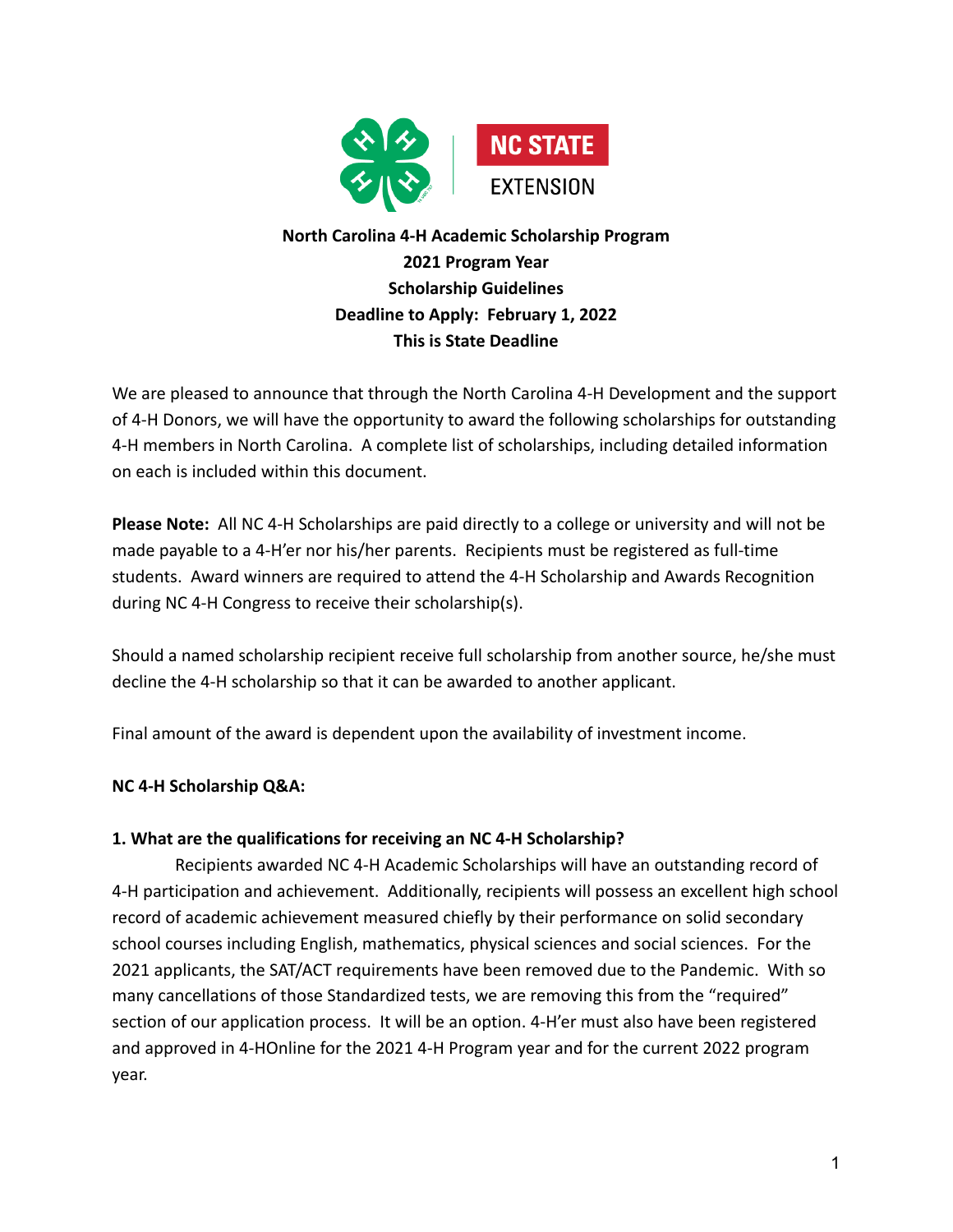#### **2. What are the selection criteria for NC 4-H Scholarships?**

Applicants will be judged on the following basis: 4-H record/resume, GPA, reference letters, application packet completion.

#### **3. What needs to be submitted to the NC 4-H Program by the applicant?**

The following constitutes a completed NC 4-H Scholarship Application

- a. NC 4-H Scholarship Application Form
- b. Official High School Transcript
- c. Scholastic aptitude test scores (SAT or ACT) optional for 2022
- d. Letters of recommendation (1 academic and 1 4 -H achievement)
- e. Applicant's current resume two-page resume 4-H'ers choice on style
- f. Essay (required for NC 4-H Horse Program scholarships)
- g. Financial need statement (optional, confidential)

#### **4. Who is responsible for completing the NC 4-H Scholarship application?**

Each student is responsible for completing his/her NC 4-H Scholarship application package. However, the 4-H Agent is required to review the entire packet with them and the checklist for a completed application on the back of the application form. **One complete application package is required. This includes the application form, OPTIONAL - official transcript, SAT or ACT scores, current resume, photograph of applicant, letter of recommendation, and essay if applying for an NC 4-H Horse Program scholarship. Please note that the financial need statement is optional and will be confidential.**

#### **5. When are NC 4-H Scholarship recipients selected?**

A selection committee will review all nominations after February 1. Recipients will be selected by May 1. They will be notified by the second full week of May.

#### **6. Who will select recipients?**

The NC 4-H Youth Development Program will annually appoint a Selection Committee of qualified and experienced professional educators. Selection criteria is listed below.

# **7. How will recipients know of their selection as NC 4-H Scholarship recipients and the terms of their award(s)?**

An awards letter notifying the 4-H Agent of the youth who have been selected will be sent to the 4-H Agent. The 4-H Agent will then contact the 4-H'er outlining all terms and requirements of accepting their scholarship(s).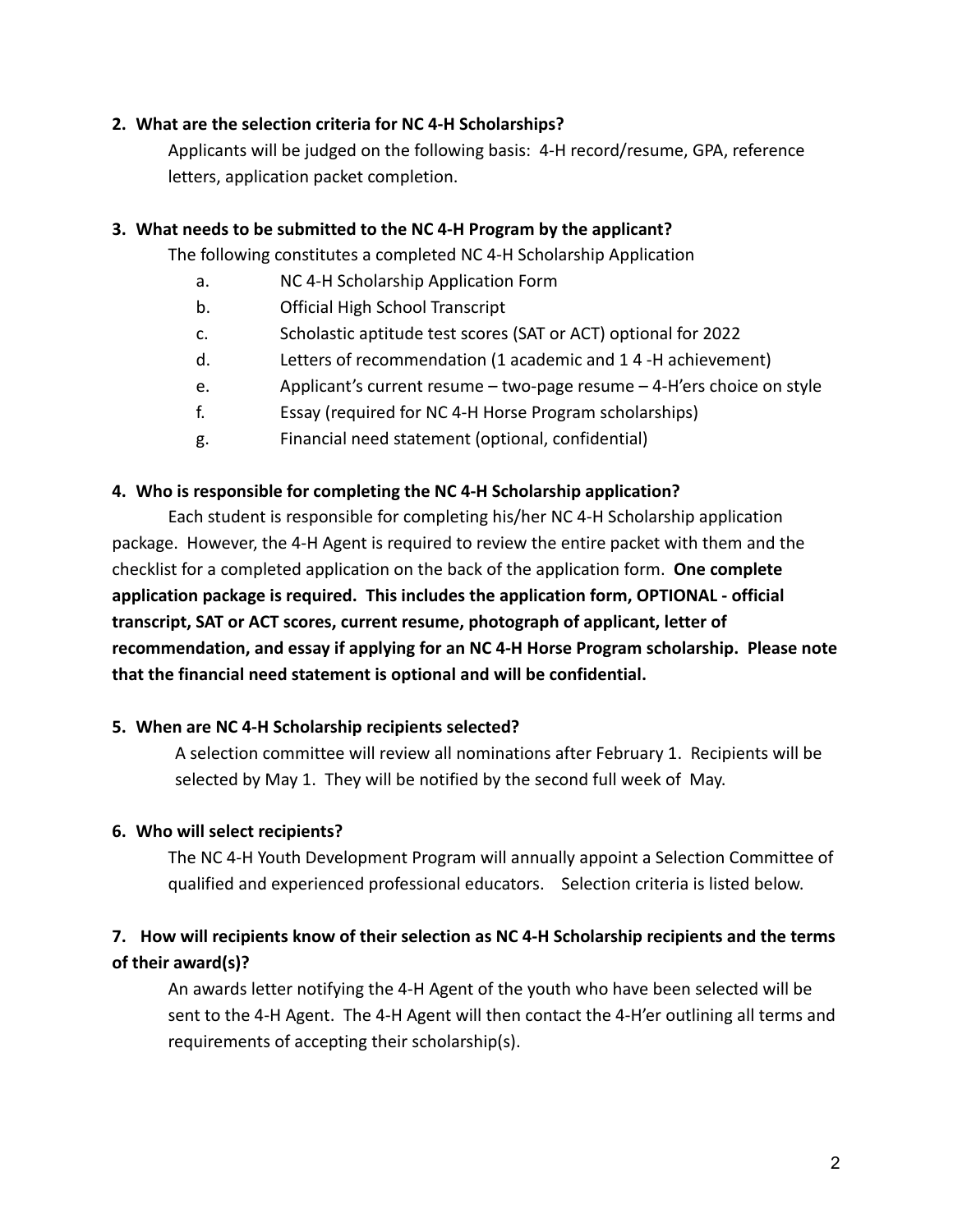#### 8. **When will the scholarship funds be available to the recipient?**

After the NC 4-H Youth Development Program receives certification of College or University enrollment, scholarship funds will be submitted directly to the Office of Financial Aid to apply to the student's account per their institutional protocol. This will be done in early August. Colleges and universities are instructed to apply one half of the scholarship amount to the Fall Semester and one half to the Spring Semester. **Without exception, all NC 4-H Scholarships will be paid directly to the college or university. Recipients must also be registered as a full-time student.** Please note that NC 4-H Horse Program Scholarship recipients must submit an official transcript after completion of their first semester to verify the required 2.0 GPA. This transcript must be emailed to [shannon\\_mccollum@ncsu.edu](mailto:shannon_mccollum@ncsu.edu). Once that has been received, we will award that scholarship.

# **9. Who is responsible for the NC 4-H Scholarship recipient's college admission and enrollment?**

The NC 4-H Scholarship recipient must make all arrangements for their College or University's admission, acceptance and enrollment processes.

# **10. What happens if a NC 4-H Scholarship recipient declines an award or fails to enroll in a College or University?**

An alternate NC 4-H scholarship recipient will be selected to receive a scholarship award as outlined above if the original 4-H'er selected to receive the scholarship does not follow protocol outlined within this document.

## **11. What Colleges or Universities may the NC 4-H Scholarship recipient attend?**

Please refer to the information on each NC 4-H scholarship outlined below. Several scholarships have restrictions on the College or University the recipient must attend and this information will be communicated in the awards notification letter sent to the local 4-H Agent.

## **12. What is the expected timetable for the NC 4-H Scholarship Program?**

The timetable for the NC 4-H Scholarship Program is as follows:

1. The NC 4-H Youth Development Program will distribute all appropriate materials to local 4-H Agents during the fall.

2. By February  $1<sup>st</sup>$  all application forms and supporting material outlined in #3 must be submitted as follows by the 4-H Agent or County 4-H Program:

*a.* 1 Complete copy of the application documents identified above should be scanned as a PDF file, uploaded to the google drive named as: *applicant last*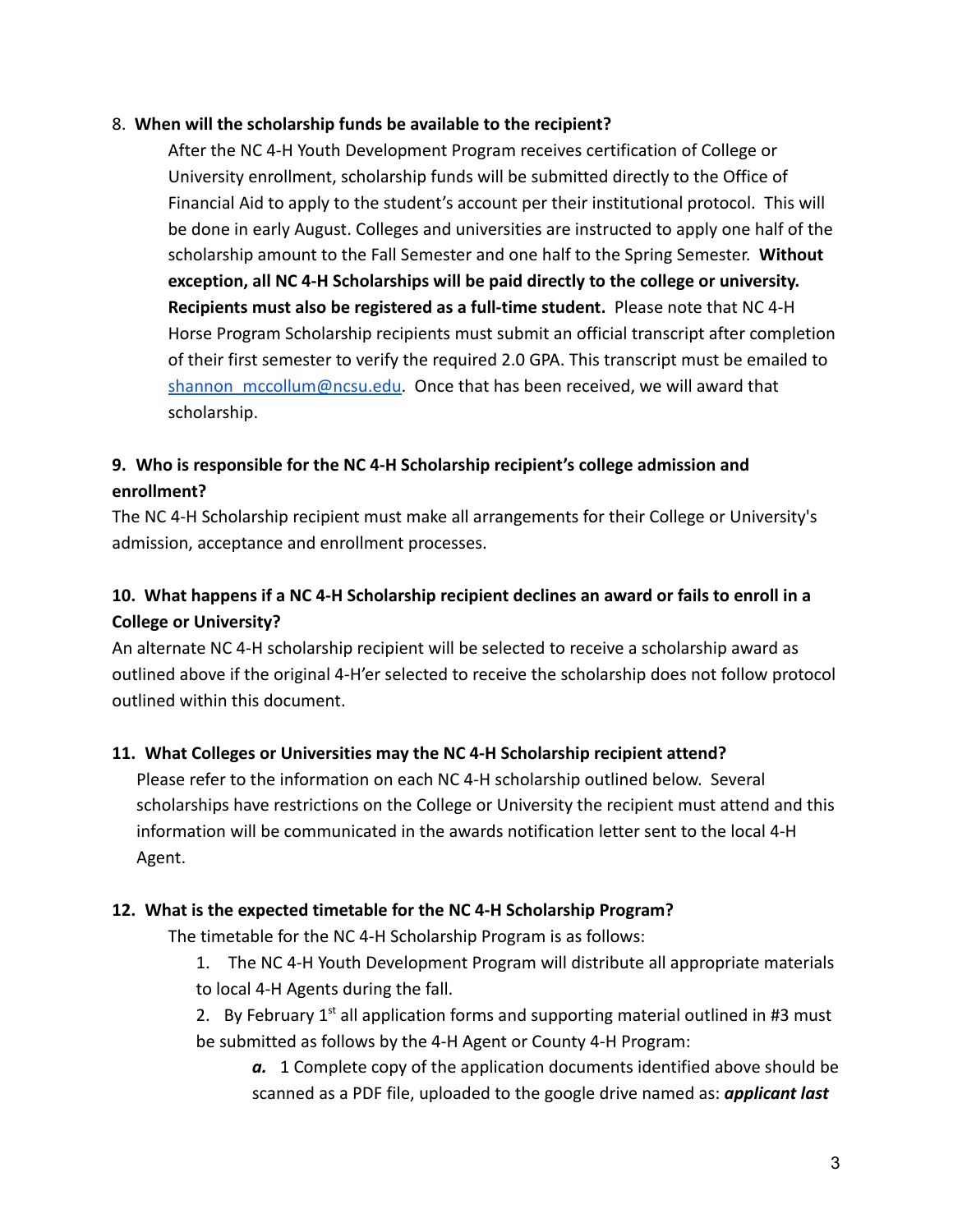# *name\_applicant\_firstname, applicants county\_scholarship2022 ex: mccollum\_shannon\_state4-Hofficecounty\_scholarship2022*

b. You will be required to upload the resume separately this year. So please have a copy of the resume saved as a pdf. It will also be included in the entire packet.

c. NC 4-H Scholarship recipients will be selected in April and notified in early May.

3. By May 31, NC 4-H Scholarship recipients will confirm acceptance of scholarship awards and verify enrollment at a college or university.

4. NC 4-H Scholarship recipients will attend the 4-H Scholarship and Awards Luncheon held during the NC 4-H Congress on July 18<sup>th</sup>.

5. Colleges and Universities will receive payment for NC 4-H Scholarships in August. Please note that we do not process payments until late July/early August so they will not be at your schools if you are selected as a recipient until mid August.

6. NC 4-H Scholarship Recipients may be required to attend the CALS Donor Recognition Event held in the spring. Edward Gore/General Hugh Shelton 4-H Leadership Scholarship; Edward Gore/General Hugh Shelton Upperclassman 4-H Leadership Scholarship; and General Hugh Shelton 4-H Leadership Scholarship recipients will be required to attend the luncheon at the annual Shelton Forum in the Fall.

7. Scholarship recipients may be asked to attend other events throughout the year.

8. If for some reason a 4-H'ers is not able to attend the specified Donor Recognition event as outlined above, they must submit a written request excusing them from the Recognition event to: Shannon McCollum, Ed.D, Extension 4-H Associate, Box 7655 NCSU Raleigh NC 27695-7644. This must be done 3 weeks prior to the event.

Many outstanding North Carolina 4-H'ers have benefited greatly from these scholarship programs. Your help in making this program a continued success is greatly appreciated.

## **13. Who do I contact for additional information on the NC 4-H Scholarship Program?**

Please contact: Shannon McCollum for additional information or questions regarding the NC 4-H Scholarship Program.

> Shannon McCollum, Ed.D, Extension 4-H Associate NC 4-H NCSU Campus Box 7655 Raleigh, NC 27695-7655 shannon mccollum@ncsu.edu (919)515-8486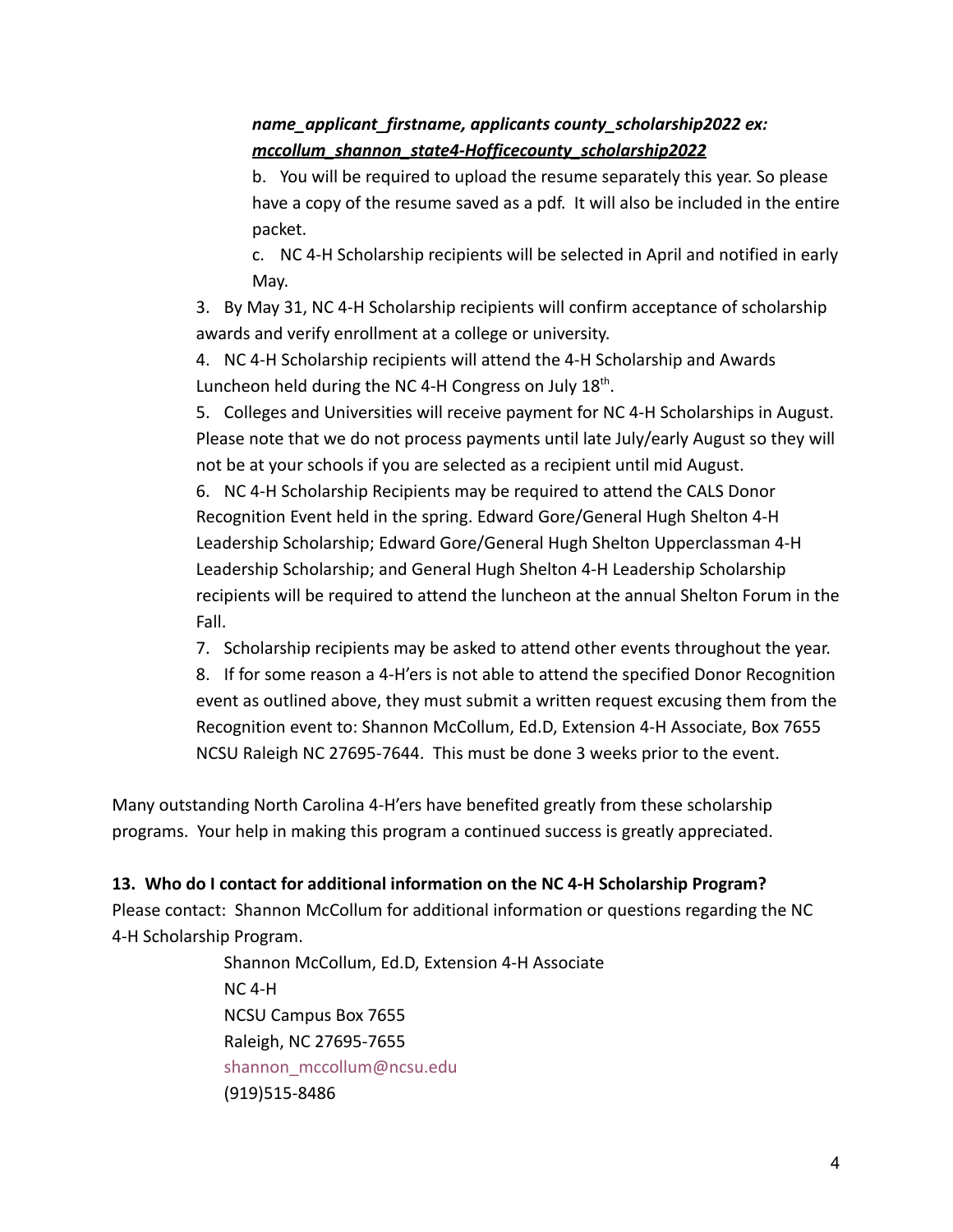# **North Carolina 4-H Scholarships Available for Academic Year 2022-2023**

#### **General NC 4-H Scholarships:**

| <b>Number Awarded:</b> | L.R. Harrill 4-H Scholarship     |
|------------------------|----------------------------------|
|                        | Dr. Clarence Poe 4-H Scholarship |

# **L.R. Harrill 4-H Scholarship 4-H Scholarship Number Awarded: 2 new, up to 6 renewable**

The L.R. Harrill 4-H Scholarship is awarded to two current or former 4-H members who are enrolling as a college freshman at any accredited institution of higher learning in North Carolina. This scholarship may be renewed for 3 additional years by submitting a 4-H scholarship application and a current transcript with a minimum GPA of 3.0.

# **Dr. Clarence Poe 4-H Scholarship Number Awarded: 2**

The Dr. Clarence Poe 4-H Scholarship is awarded to a 4-H member enrolling at NC State University who are in a Agricultural Degree program in the College of Agriculture & Life Sciences.

# **Dr. Thomas Hobgood 4-H Scholarship for the Northeast District: Number Awarded: 1**

The Dr. Thomas Hobgood Scholarship for the Northeast District is a named District 4-H Development Fund Scholarship awarded to a 4-H member from the Northeast District enrolling as a freshman at any accredited institution of higher learning in the United States.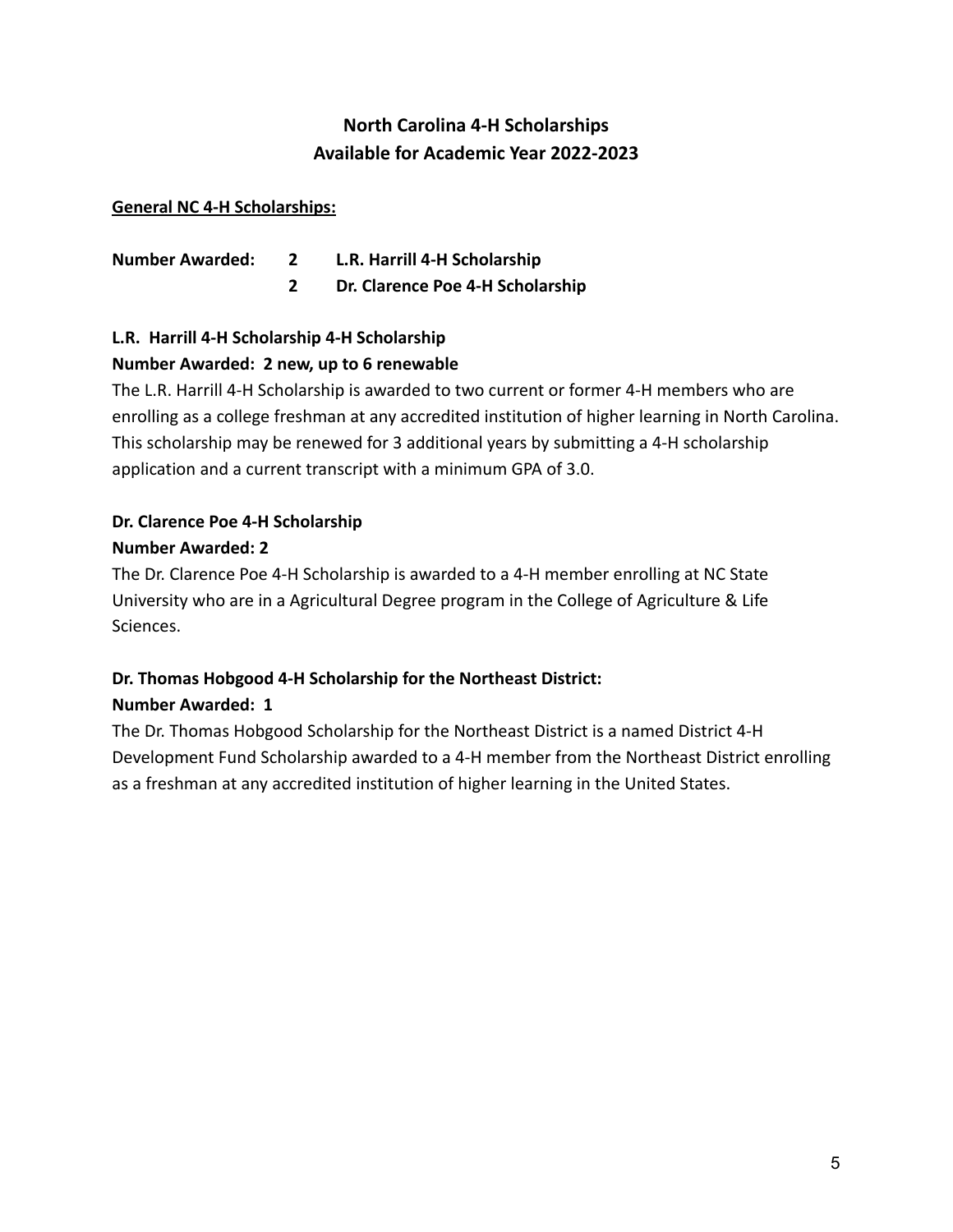# **NC 4-H Scholarships with Restrictions (listed alphabetically):**

*In applying for any of the scholarships listed below, please indicate on the application form, which the student is applying for by placing an X on all eligible scholarship entries. A county may submit all applications received within the county office.*

## **AgCarolina 4-H Scholarship**

# **Number Awarded: 2**

The AgCarolina Farm Credit Fund for Rural North Carolina 4-H Scholarship is for any 4-H member within the AgCarolina territory who is a high school senior with plans to continue their education at a four-year North Carolina college or university. Applicants must be a child or grandchild of an AgCarolina Farm Credit member.

Counties included in the AgCarolina Territory are: Beaufort, Bertie, Camden, Carteret, Chowan, Craven, Currituck, Dare, Edgecombe, Franklin, Gates, Granville, Greene, Halifax, Hertford, Hyde, Johnston, Jones, Lenior, Martin, Nash, Northampton, Onslow, Pamlico, Pasquotank, Perquimans, Pitt, Tyrrell, Vance, Wake, Warren, Washington, Wayne, and Wilson.

# **Edmund and Elizabeth Aycock 4-H Scholarship**

# **Number Awarded: 1 or 2**

## **Restrictions: Awarded to an incoming freshman at NC State University**

The Edmund and Elizabeth Aycock 4-H Scholarship is awarded to a current or former 4-H member who has participated in the North Carolina 4-H Youth Development Program and who is enrolling as a college freshman at North Carolina State University. Second preference is given to a 4-H member who is enrolling as a college freshman in another institution of higher education in North Carolina.

# **Anne Kristine Barnes 4-H Scholarship**

**Number Awarded: 1**

# **Restrictions: Awarded to 4-H members who are graduating high school seniors, living in the Northeastern Extension District and who plan to attend a college or university in North Carolina.**

The Anne Kristine Barnes 4-H Scholarship is awarded to a 4-H member who is a graduating high school senior from the Northeastern Extension District and plans to attend a college or university in North Carolina.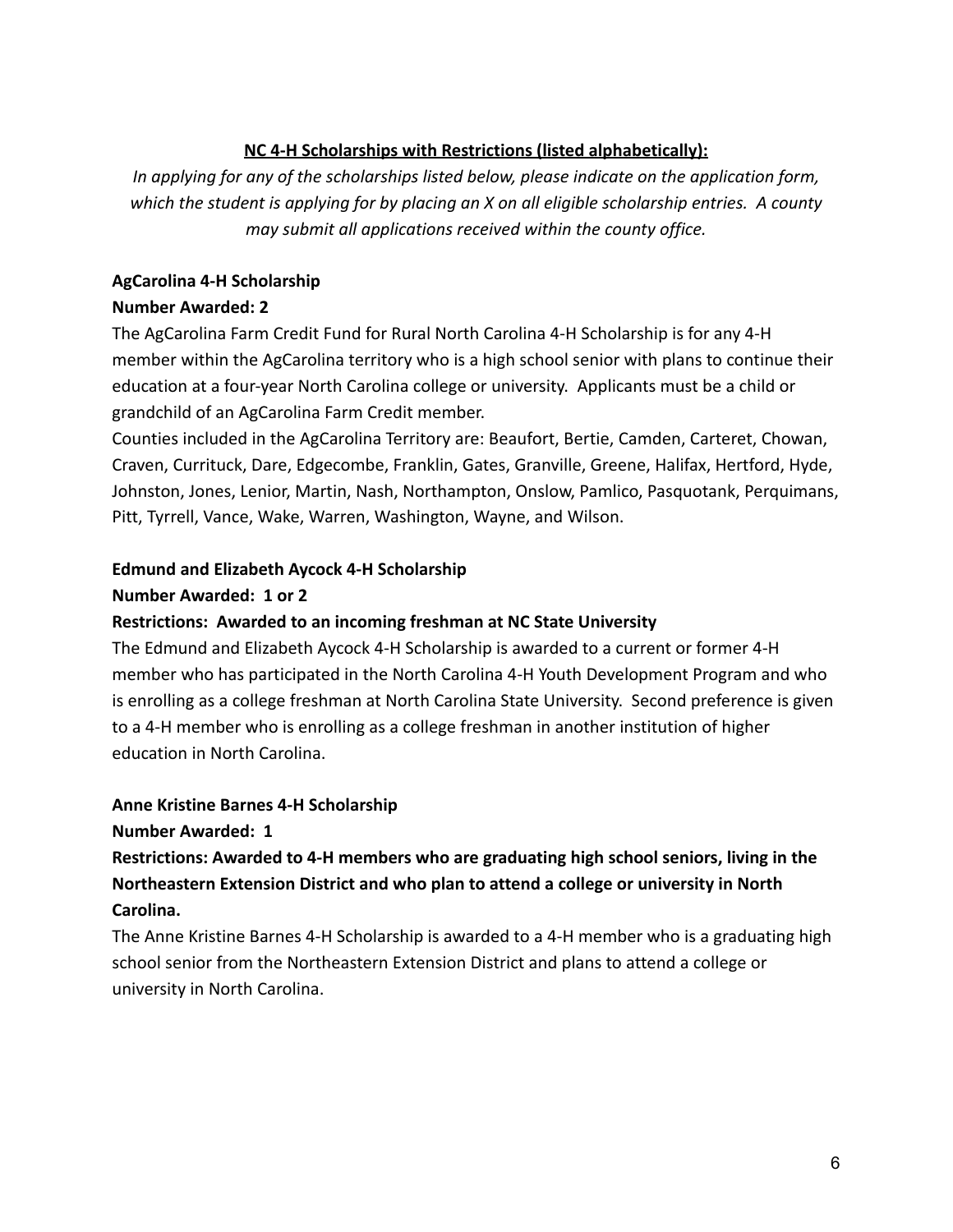#### **Larry and Joyce Bass 4-H Horticultural Scholarship:**

#### **Number Awarded: 1**

**Restrictions: Awarded to an outstanding 4-H Horticultural Program participant; first preference is to a 4-H'er from Wake County, second preference is to a youth from the North Central District.**

The Larry and Joyce Bass 4-H Horticultural Scholarship is awarded to a 4-H member enrolling as a freshman at any accredited institution of higher learning in N.C. who has participated actively in the NC 4-H Horticultural program. First preference will be given to a 4-H'er from Wake County. Second preference goes to applicants from the North Central District. In the event that no freshman is eligible, an upperclassman may be awarded this scholarship.

#### **Joe and Barbara Brooks 4-H Scholarship**

#### **Number Awarded: 1**

**Restrictions: Awarded to a 4-H'er majoring in Horticultural Science at NC State University** The Joe and Barbara Brooks 4-H Scholarship is awarded to a 4-Her majoring in Horticultural Sciences at NC State University. Preference for this scholarship is given to a freshman, but may be awarded to an upperclassman.

## **James Robert Brown Scholarship**

# **How to apply: You must apply for this scholarship through the PackAssist program. This is NC State Specific and awarded through the NC State Scholarship office; however it is for 4-H members.**

**Restrictions:** Must be a CALS undergraduate student with a 4-H background. Must be a resident of one of the following NC counties: Buncombe, Haywood, Henderson, McDowell, Madison, Transylvania, or Yancey. Must demonstrate academic merit. College of Agriculture and Life Sciences.

# **Dr. David and Mrs. Carol Burnette 4-H Scholarship for the West District Number Awarded: 1 - Contingent upon funding at the time of the award.**

The Dr. David and Mrs. Carol Burnette 4-H Scholarship is a named District 4-H Development Fund Scholarship. This scholarship is awarded to a current or former 4-H member from western North Carolina who has participated in the North Carolina 4-H Youth Development Program and is enrolling as a freshman at any institution of higher learning in the United States. The recipient of this scholarship will be selected on the basis of excellence of 4-H participation and their academic achievement and merit. Financial need is the third component of this application process and will be considered most important should all other criteria be met. The following counties have been designated by the Burnettes for participation: Avery, Buncombe, Burke, Caldwell, Cherokee, Clay, Graham, Haywood, Henderson, Jackson, Macon, Madison,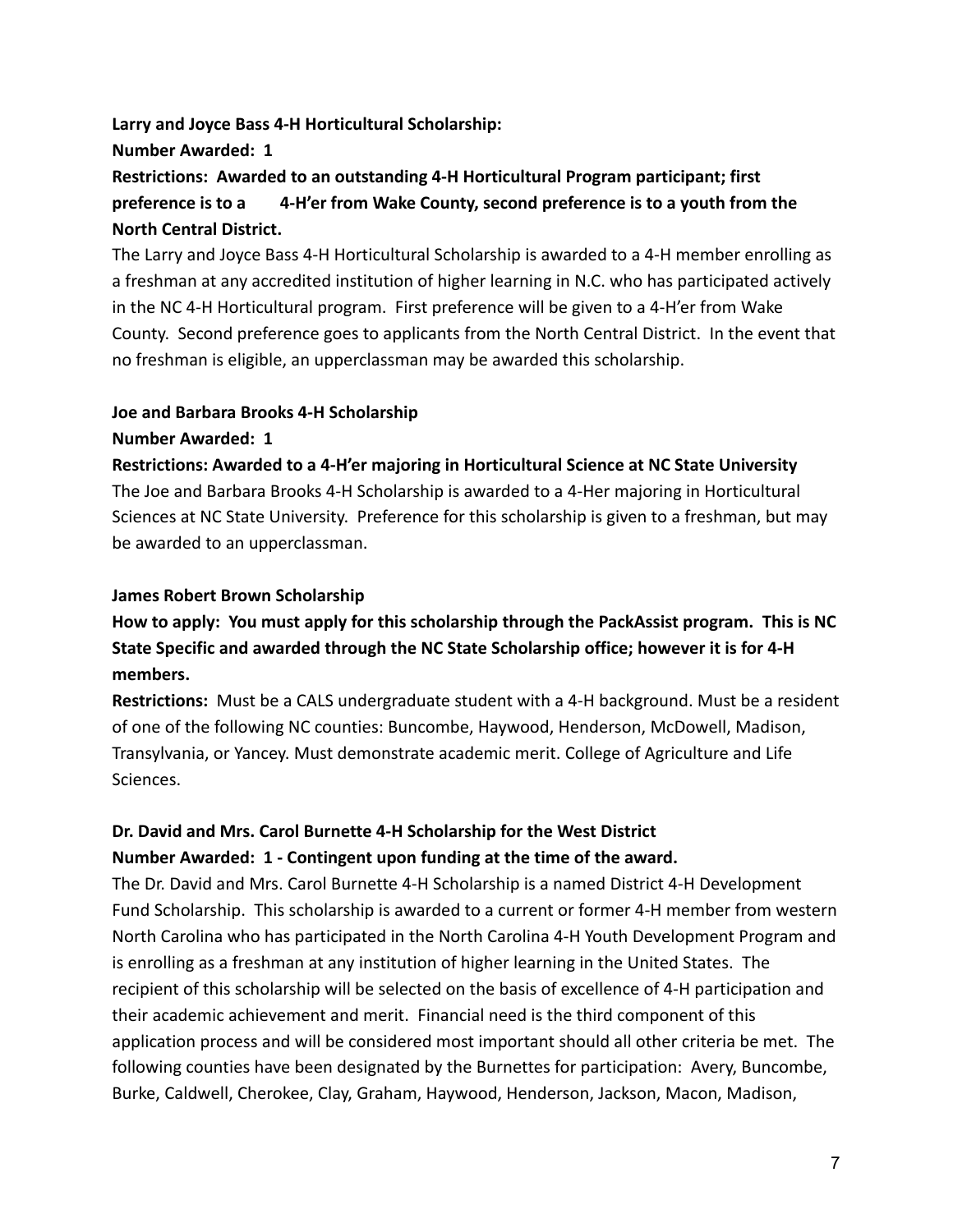McDowell, Mitchell, Polk, Rutherford, Swain, Transylvania, Watauga and Yancey. The Cherokee Indian Reservation is also included.

#### **Thomas A. Carter Family 4-H Poultry Scholarship**

#### **Number Awarded: 1**

**Restrictions: Must be a 4-H'er attending NC State University majoring in Poultry Science.** The Thomas A. Carter Family 4-H and Poultry Scholarship is awarded to a 4-H member who has participated in North Carolina 4-H Youth Development and is enrolling as a freshman or upperclassman at NC State University majoring in Poultry Science.

#### **J. Gregory Clemmons 4-H Scholarship**

#### **Number Awarded: 1**

**Restrictions: 1st Preference – Onslow 4-H'ers who is a rising freshman at NC State, 2nd Preference is an Onslow Student who is a rising freshman at NC State and 3rd preference is any NC 4-H'er who is attending NC State.** The J. Gregory Clemmons 4-H Scholarship is awarded to a 4-Her who is enrolling as a first semester NC State University Freshman; who has participated in the North Carolina 4-H Youth Development Program; and who resides in Onslow County, seeking a two- or four-year degree. If no eligible 4-H members, this scholarship will be awarded to an outstanding senior at one of the Onslow County High Schools who is enrolling at NC State University as a freshman. Should no freshman be eligible, the award may be made to an upperclassman who is making satisfactory progress towards graduation. The recipients of this scholarship will be selected on the basis of excellence of 4-H participation, academic achievement and merit, with financial need as a consideration. Selection criteria will also include personal character and integrity, scholastic ability, and demonstrated interest in continuing to promote those values learned in the 4-H program.

## **Dr. Eloise Cofer 4-H Scholarship**

## **Number Awarded: 1**

## **Restrictions: Must be a 4-H'er who participated in Family and Consumer Science projects.**

The Dr. Eloise Cofer 4-H Scholarship is awarded to a 4-H member enrolling as a freshman at any accredited institution of higher learning in North Carolina. This scholarship will be awarded to an outstanding 4-H member in the program area of Family and Consumer Sciences.

## **Victoria Jean Cope 4-H Scholarship**

#### **Number Awarded: 1**

## **Restrictions: Must attend an institution of higher education in North Carolina.**

The Victoria Jean Cope 4-H Scholarship is awarded to a 4-Her who is enrolling as an undergraduate student in an institution of higher learning within the State of North Carolina.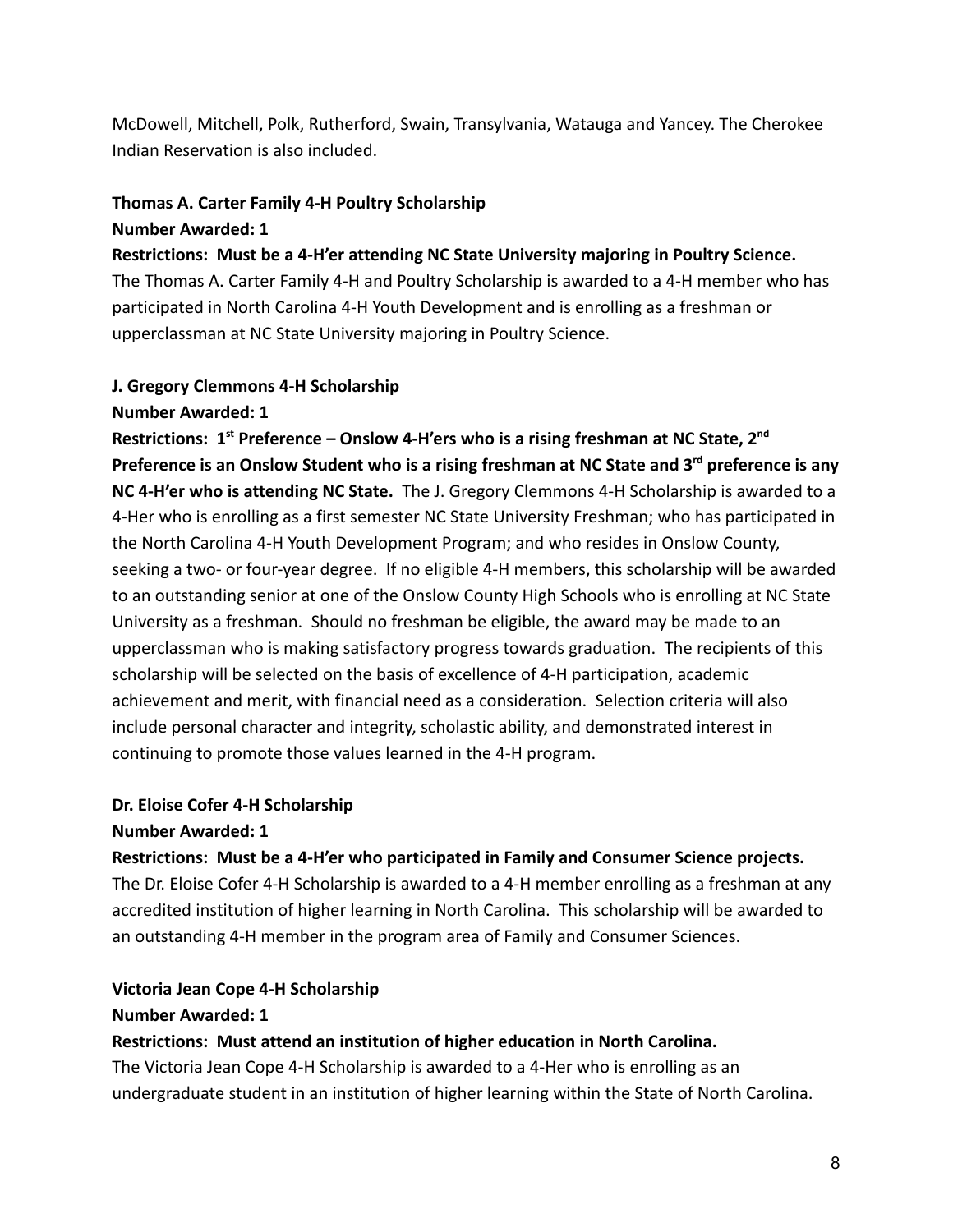# **Preston, Marsha and Brooke Cornelius 4-H Beef Scholarship**

## **Number Awarded: 1 Contingent upon funding**

**Restrictions:** The Preston, Marsha and Brooke Cornelius 4-H Beef Scholarship is awarded to an outstanding 4-H member in the 4-H Beef Project or in the 4-H Livestock Judging Program & Contest who is enrolling as a freshman in the Animal Science Program at North Carolina State University. If no freshman is eligible, an upperclassman may be awarded this scholarship.

## **Reece and Jesse Crouse 4-H Scholarship**

#### **Number Awarded: 1**

# **Restrictions: Must be a 4-H member living in the North Central District, with preference given to Davidson County applicants.**

The Reece and Jesse Crouse 4-H Scholarship is awarded to a 4-Her living in the North Central District, with preference given to Davidson County applicants.

# **Rudolph Carl Ellis 4-H Scholarship**

# **Number Awarded: 1, renewable**

**Restrictions:** Must attend NC State University, majoring in Agriculture, Horticulture, or Animal Science. First preference is given to applicants from Cumberland County; second preference to those from the South Central District.

The Rudolph Carl Ellis 4-H Scholarship is awarded to a current 4-H member enrolling at NC State University. First preference goes to a Cumberland County 4-H member majoring in Agriculture, Horticulture, or Animal Science. Second preference goes to a South Central District 4-Her. This scholarship may be renewed for 3 additional years by submitting a 4-H scholarship application and a current college transcript with a minimum GPA of 3.0. If no upperclassmen are eligible for renewable scholarship, 2 freshmen may be awarded this scholarship.

## **Farris "Pass It On" 4-H Scholarship**

## **Number Awarded: 1**

# **Restrictions: Must be a 4-H'er from Wilson County or Southeast District on the basis of 4-H leadership and academic achievement and merit while in high school.**

The Farris "Pass It On" 4-H Scholarship is awarded to a 4-H member from Wilson County. If no applicant, may be awarded to a 4-H member from the Southeast District. This scholarship is awarded on the basis of 4-H leadership and academic achievement and merit while in high school and can be utilized at any institution of higher education in the United States.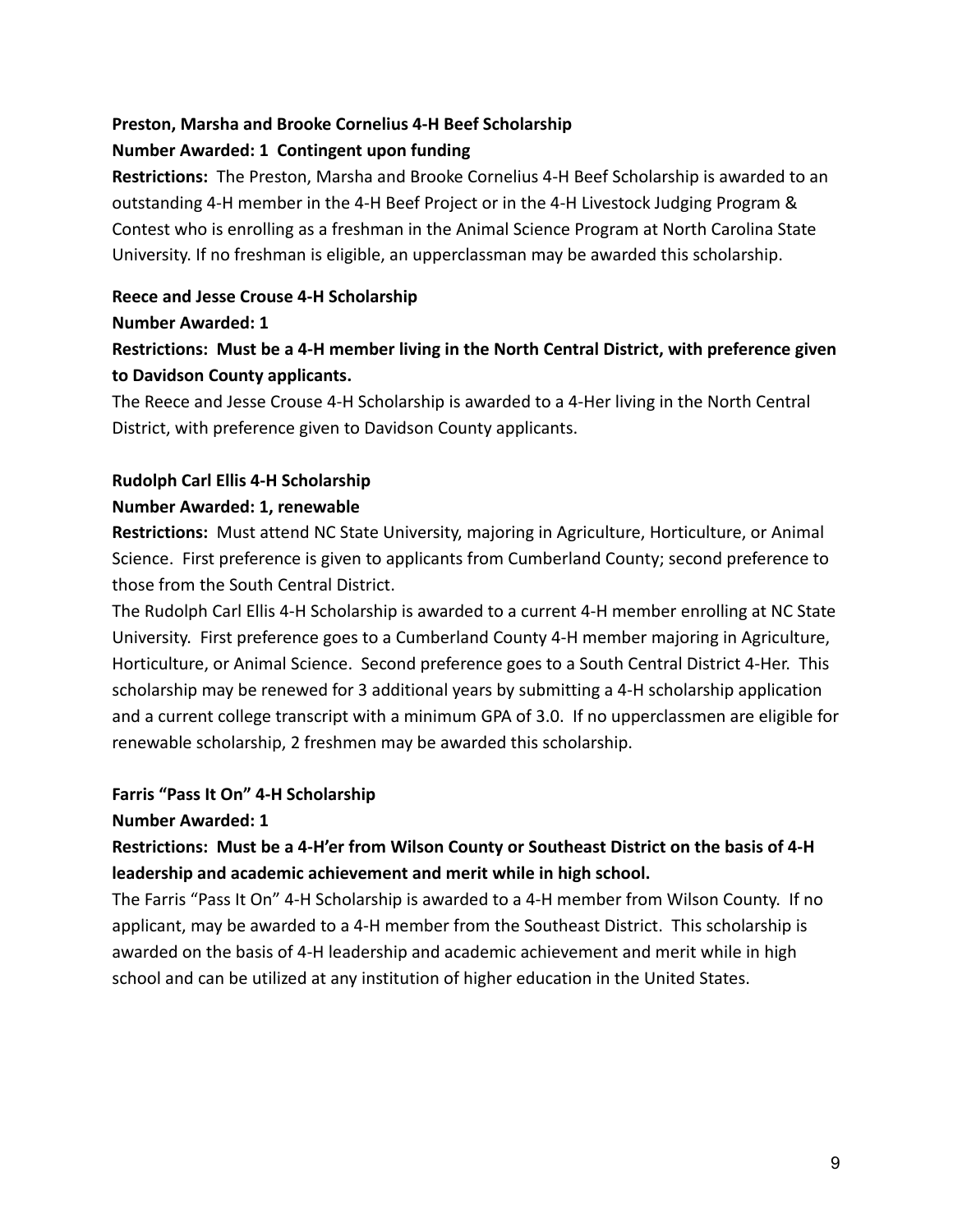# **Reba Green-Holley 4-H Scholarship Number Awarded: 1 Gates County Restrictions: Must be a 4-H'er from Gates County.**

The Reba Green-Holley 4-H Scholarship for Gates County is awarded to a 4-H member who is a rising first-semester freshman in any two- or four-year college/university who has participated as a member of the Gates County 4-H program for three of the last five years. Student must be in good standing at the high school and as a 4-H member. This evidence shall be provided through two letters of recommendation; one from the 4-H Agent and one from a high school faculty member. If no freshman is eligible, an upperclassman who meets all requirements and has a minimum 2.5 GPA.

#### **Edward Gore/General Hugh Shelton 4-H Leadership Scholarship**

#### **Number Awarded: 1; renewable**

#### **Restrictions: Must be a freshman at NC State University or Campbell University.**

The Edward Gore/General Hugh Shelton 4-H Leadership Scholarship is awarded to a 4-Her who is a rising college freshman at NC State University or Campbell University. The freshman scholarship is at the \$2,000 level. This scholarship is renewable at the \$1,500 with current transcript and a minimum 2.75 GPA. Recipient will also be required to attend the luncheon at the annual Shelton Shelton Forum.

# **Joe Gregory 4-H Electric Scholarship**

#### **Number Awarded: 1**

**Restrictions:** The Joe Gregory 4-H Electric Scholarship is awarded to a 4-H member who has done outstanding work in the 4-H Electric project. The recipient should be active in the county and state electric program with participation in electric projects, presentations, portfolios and have attended Electric Congress.

## **Dr. Marshall K. Hill 4-H Scholarship**

#### **Number Awarded: 1**

**Restrictions: Recipients will be selected on the basis of excellence of 4-H leadership and character development and on their academic achievement and merit while in high school. 4-H'ers should show the greatest leadership potential and who desire to be leaders in their community. This scholarship shall be awarded to incoming freshmen who are current or former 4-H'ers from the West or West Central District.** This scholarship can be renewable to the same 4-H'er for up to four years with demonstrated academic eligibility or a new recipient can be selected each year. Preference for this scholarship is that it shall be awarded to incoming freshman that are current or former 4-H'ers from **West or West Central Extension District**. The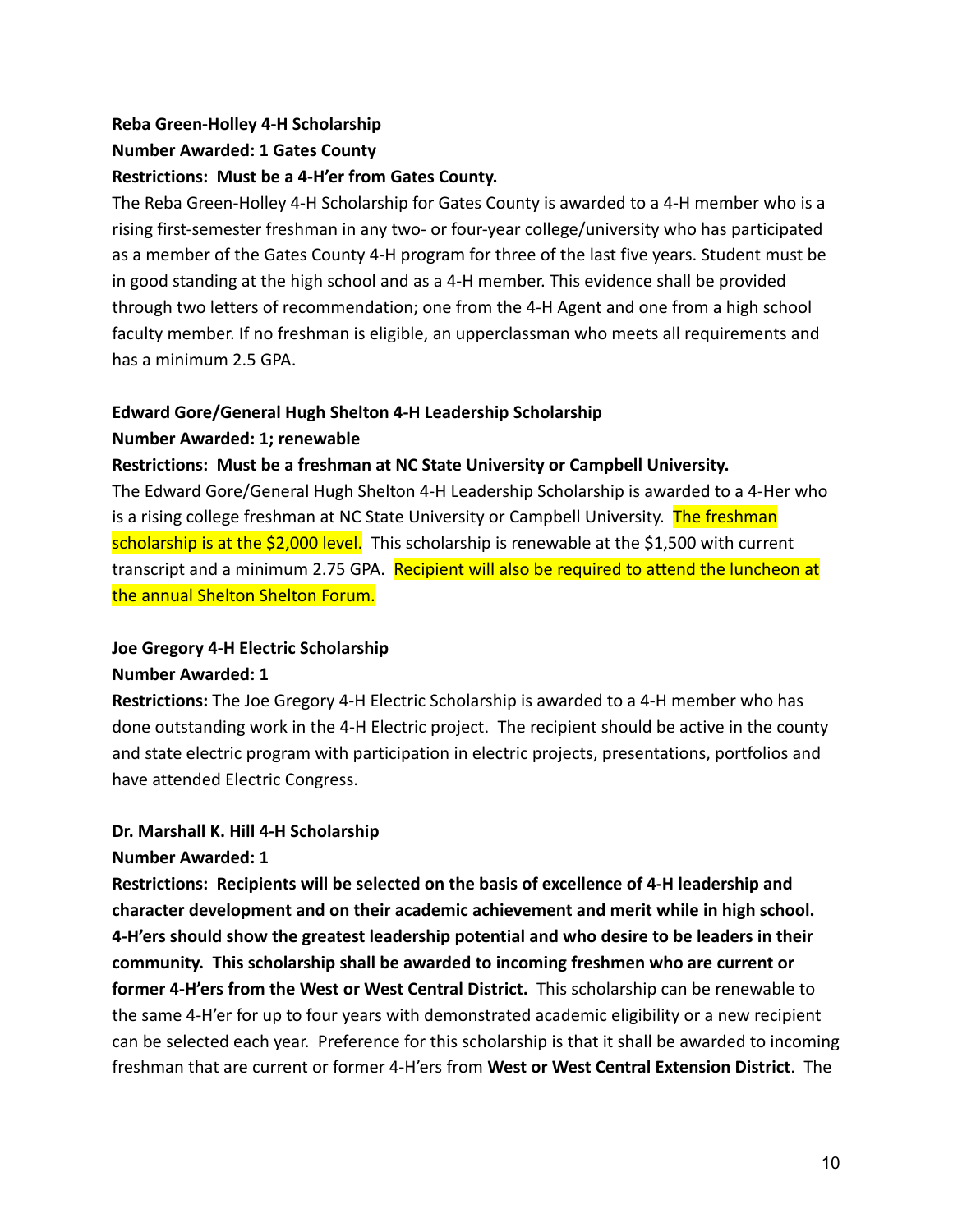scholarship may be used for education at any two- or four-year institution of higher education in the United States.

# **Belinda Holshouser Hester "Go Green, Think Green" 4-H Scholarship Number Awarded: 1**

**Restrictions: Recipient will be selected on the basis of excellence of 4-H leadership and on their intention to pursue study in environmental issues and the promotion of being good stewards of our environment. First preference is to youth attending NC State University.** The Belinda Holshouser Hester "Go Green, Think Green 4-H scholarship is awarded to a 4-Her who is an incoming freshman and is selected on the basis of excellence of 4-H leadership and on their intention to pursue study in environmental issues and the promotion of being good stewards of our environment. First preference for this scholarship is to youth attending NC State University; if no applicants, may be utilized at any institution of higher education in the United States. If no freshman is eligible to apply, this scholarship may be awarded to an upperclassman. This scholarship may be renewed for up to four years pending a GPA of 3.0 or higher, and continued pursuit of study in environmental issues and the promotion of being good stewards of our environment.

#### **Huddleston Family 4-H Electric Scholarship**

#### **Number Awarded: 1 Contingent upon funding**

# **Restrictions: Must be a 4-H'er from the Duke Energy Territory who is currently active in the NC 4-H Electric Program and has attended NC 4-H Electric Congress.**

The Huddleston Family 4-H Electric Scholarship is awarded to a 4-H'er who is currently active in the NC 4-H Electric Program and living in the Duke Energy Territory. The recipient must have also attended NC 4-H Electric Congress and is enrolling as a freshman at any accredited institution of higher learning in North Carolina.

## **Carolyn Smith Ivey 4-H Scholarship**

#### **Number Awarded: 1**

#### **Restrictions: Must be a 4-H'er from the Western District or North Central District.**

The Carolyn Smith Ivey 4-H Scholarship is awarded to a 4-H member enrolling as a freshman at any accredited institution of higher learning in North Carolina. Recipients must be a 4-H'er living in the West or North Central Districts.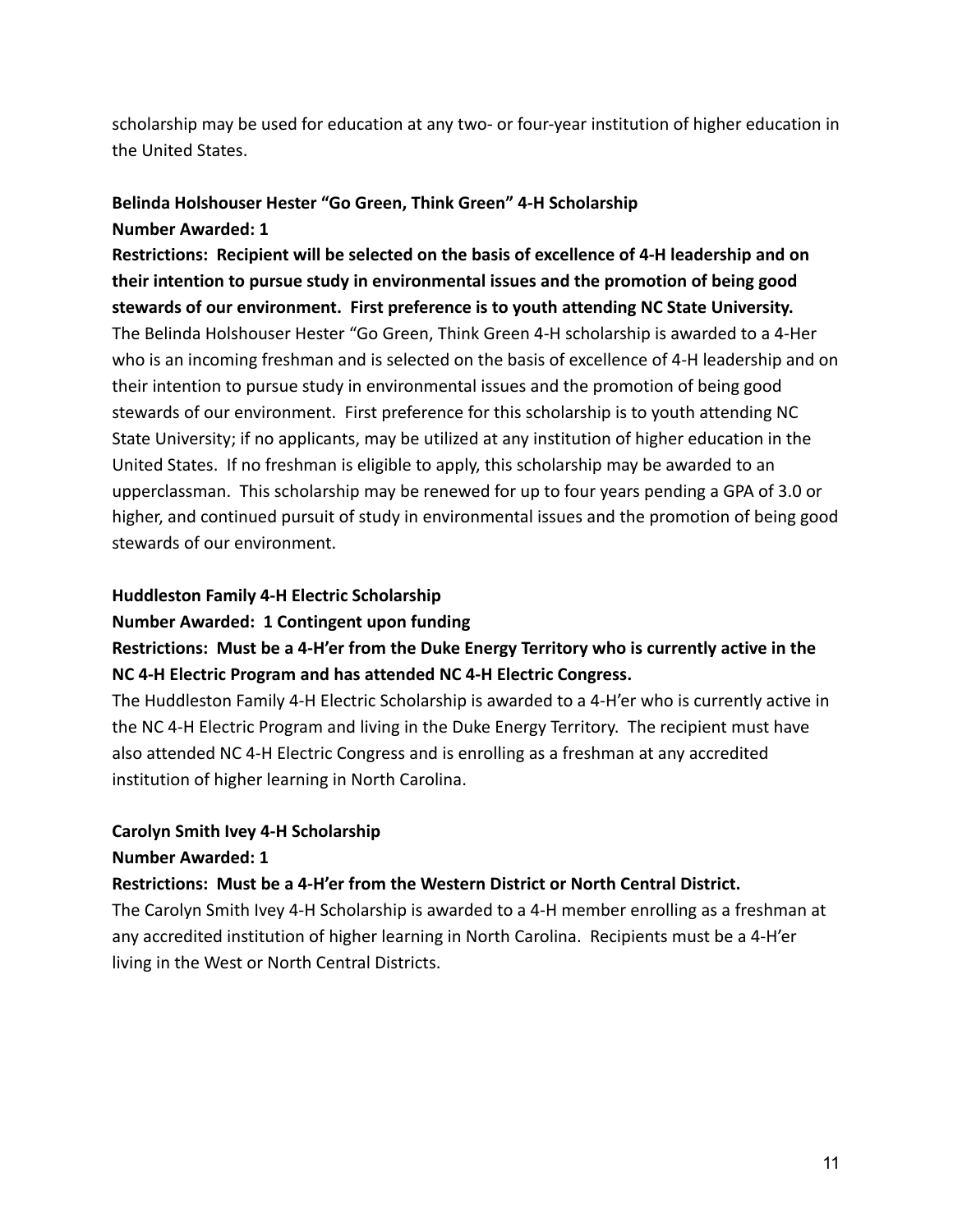#### **Vernon James 4-H Family Scholarship**

#### **Number Awarded: 1**

**Restrictions: Must attend North Carolina State University's College of Agriculture and Life Sciences. Preference given to applicants from Pasquotank County; if no qualified applicants are available then consideration will be given to applicants from Camden, Currituck, Perquimans, and Chowan Counties.**

The Vernon James 4-H Family Scholarship is awarded to a 4-H member enrolling as a freshman at NC State University's College of Agriculture and Life Sciences. Preference goes to applicants from Pasquotank County. If no qualified applicants are available, preference goes to applicants from Camden, Currituck, Perquimans, and Chowan counties.

## **Kenneth L. Kindley 4-H Scholarship**

#### **Number Awarded: 1**

**Restrictions:** The Kenneth L. Kindley 4-H Scholarship shall provide scholarships for students previously involved in the North Carolina 4-H Youth Development program who are pursuing an undergraduate degree at an accredited institution of higher learning in North Carolina. Preference will be given to students who graduated from a high school in the 4-H West District. This scholarship may be renewable based on specific criteria being met, and the student is informed of the criteria when the original award is made. This scholarship may be renewed by submitting a 4-H scholarship registration each year and a current transcript with a minimum GPA of 3.0. The County 4-H office of the recipient must register the 4-H'er by the appropriate deadline each year.

## **Helene C. Knight 4-H Scholarship for Gates County**

## **Number Awarded: 1**

## **Restrictions: Must be a 4-H'er from Gates County.**

The Helene C. Knight 4-H Scholarship for Gates County is awarded to a rising first semester freshman in any two or four-year college or university who has participated in the NC 4-H Youth Development Program in Gates County for three of the last five years prior to application. Students must have a minimum 2.75 GPA evidenced by two letters of recommendation: one each from the 4-H Agent and a high school faculty member. Principal must verify positive student behavior. Should a freshman not be eligible, this scholarship may be awarded to an upperclassman meeting all of the above requirements and evidencing the following GPA as it relates to their classification: Sophomore – 3.00; Junior – 3.25; Senior – 3.5. Recipients must demonstrate satisfactory progress towards graduation as determined by the NC 4-H Youth Development Scholarship Committee.

## **Lorna W. Langley 4-H Scholarship**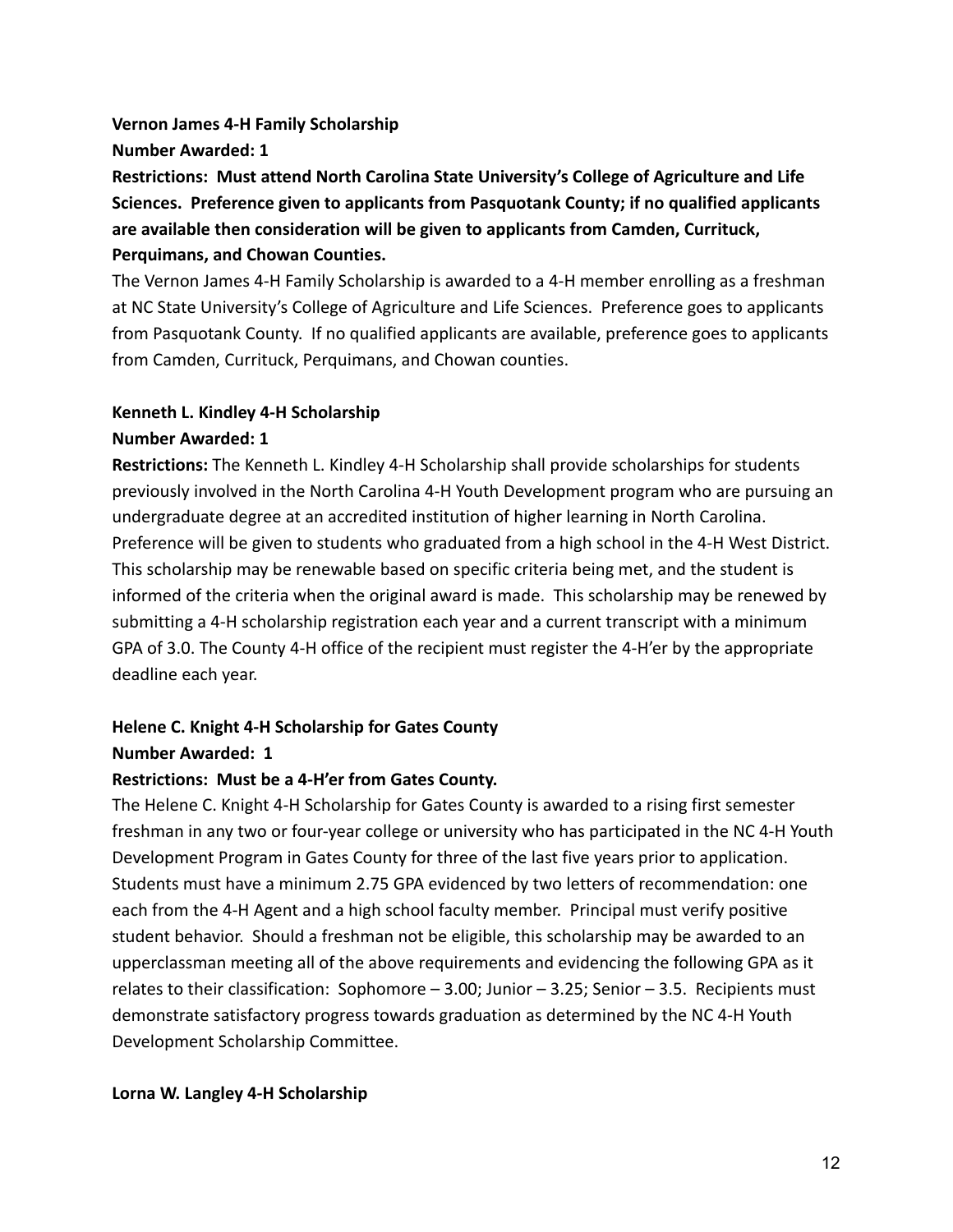#### **Number Awarded: 1**

# **Restrictions: Must be majoring in home economics, family and consumer sciences, or human ecology and have a projected grade point average of 3.0 on a 4.0 scale and attending any college or university in North Carolina.**

The Lorna W. Langley 4-H Scholarship is awarded to a 4-Her who is enrolling as a college freshman at any university or college in North Carolina, majoring in home economics, family and consumer sciences, or human ecology and has a projected grade point average of 3.0 on a 4.0 scale.

#### **Edward H. Leagans 4-H Equine Scholarship**

#### **Number Awarded: 1**

# **Restrictions: Must be a 4-H'er from Forsyth County or the West Central District who has been an outstanding member of the NC 4-H Horse Program.**

The Edward H. Leagans 4-H Equine Scholarship is awarded to an outstanding 4-H Horse Program member based on academic achievement and merit. First preference for this scholarship is given to a Forsyth County 4-H member attending any institution of higher learning in the United States. If no applicant from Forsyth County, may be awarded to a 4-Her from the West Central District.

# **John C. and Cathy H. McLean Memorial 4-H Scholarship for the Western District Number Awarded: 1**

# **Restrictions: Must be a 4-H'er from the West District whose family is a member of their county Farm Bureau, enrolling as a freshman at any accredited institution of higher learning in NC.**

The John C. McLean Memorial 4-H Scholarship is awarded to a 4-H member living in the Western District whose family is a member of their county Farm Bureau. Also, must be enrolling as a freshman at any accredited institution of higher learning in North Carolina.

#### **Charles Messer Beef Scholarship for Western North Carolina Youth Number Awarded: 1**

**Restrictions:** The Charles Messer Beef Scholarship for the Western North Carolina Youth shall provide funding for an educational scholarship to youth who have participated in 4-H, FFA or Livestock Beef Projects in western North Carolina. Applicants may choose to attend any institution of higher education in the United States. The recipient of this scholarship will be selected on the basis of excellence of program participation in beef projects and academic achievement and merit. Financial need is the third component of this application process and will be considered most important, should all other criteria be met.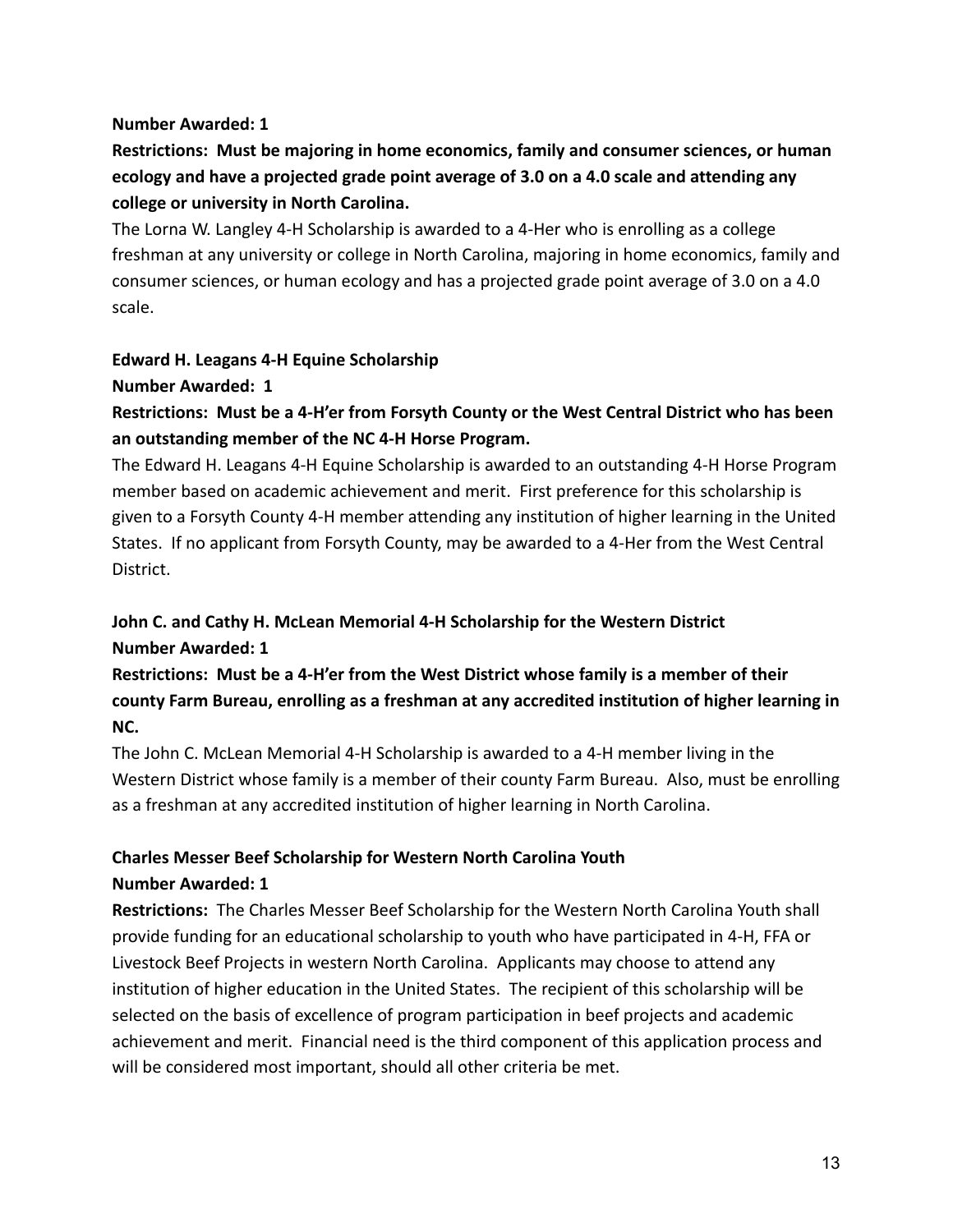# **Mitchell County 4-H "Discovery" Scholarship Number Awarded: 1**

## **Restrictions: Must be a 4-H'er from Mitchell County**

The Mitchell County 4-H "Discovery" Scholarship is awarded to a 4-H member from Mitchell County. First preference for this scholarship is youth who have worked with the Mitchell County 4-H "Discovery" program. If no one meets this eligibility criteria, preference will go to a 4-H member from Mitchell County enrolling as a college freshman at any accredited institution of higher learning in NC. In the event that no freshman is eligible, an upperclassman may be awarded this scholarship.

# **Dr. Bob Mowrey Extension 4-H Horse Program Scholarship**

## **Number Awarded: 1 (Renewable)**

The Dr. Bob Mowrey Extension 4-H Horse Program Scholarship will be used to provide scholarship support to current or former NC 4-H Horse Program members to attend a university or college and major of their choice.

# **NC 4-H Horse Program Scholarship**

## **Number Awarded: 2**

# **Restrictions: Must be currently enrolled in the 4-H Horse Project and eligible under official NC 4-H Horse Program Guidelines.**

The NC 4-H Horse Program Scholarship is awarded to a 4-H member currently enrolled in the NC 4-H Horse Project and eligible under official NC 4-H Horse Program guidelines. Scholarships will be awarded after an applicant has successfully completed one semester or quarter of college with a minimum GPA of 2.5 on a 4.0 scale. Applicants may be enrolled in any accredited institution of higher learning in the United States. Must include an essay entitled "How 4-H has Prepared me for the Challenges of the Future."

# **North Central District 4-H Horse Council Scholarship**

## **Number Awarded: 2**

**Restrictions: Must be currently enrolled in the 4-H Horse Project and eligible under official NC 4-H Horse Program Guidelines and is active in the North Central District 4-H Horse Program.**

The North Central District 4-H Horse Council Scholarship is awarded to a 4-H member currently enrolled in the NC 4-H Horse Project and eligible under official NC 4-H Horse Program guidelines. This scholarship will be awarded to a 4-Her who is active in the North Central District 4-H Horse Program.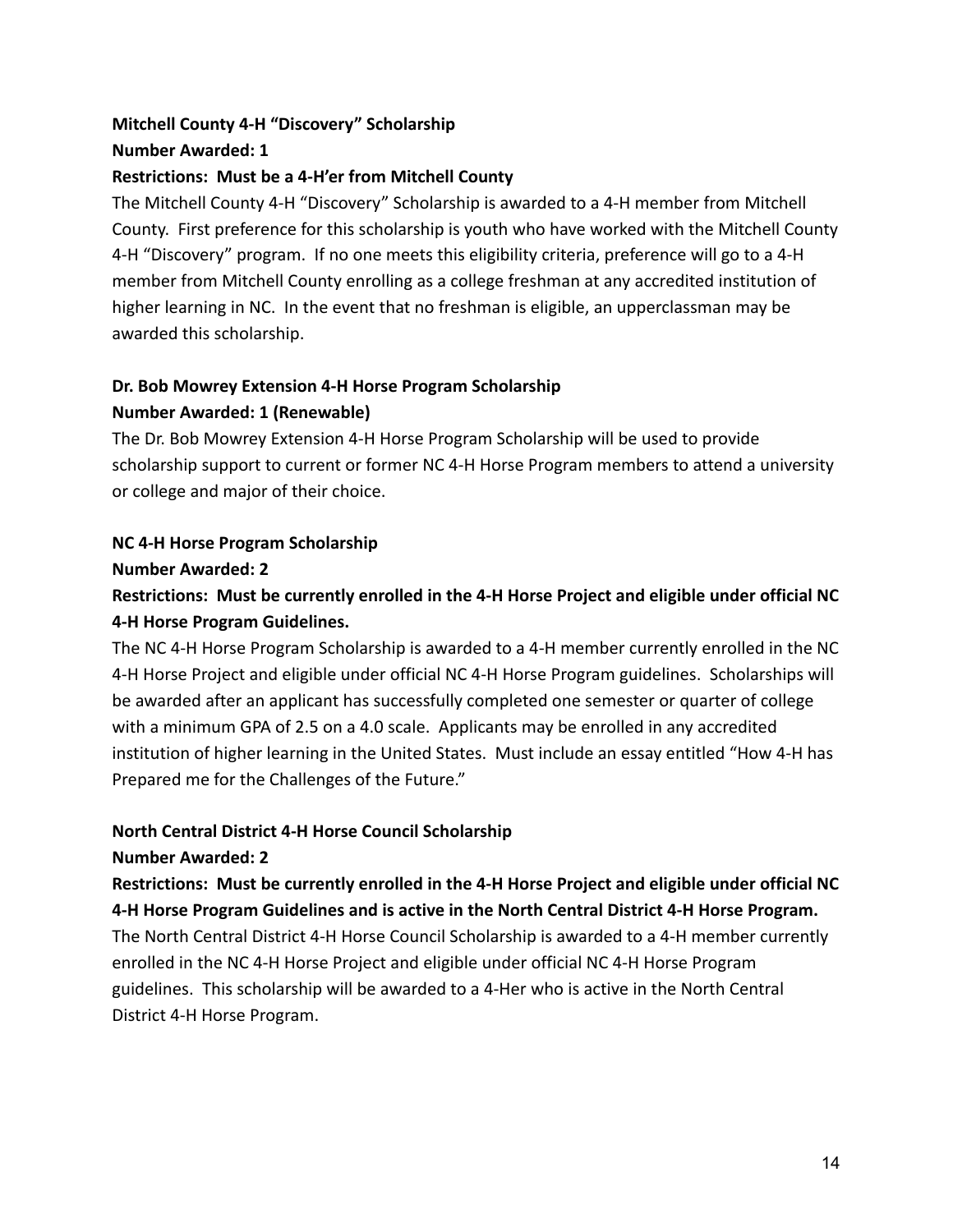#### **Jack W. Parker 4-H Livestock Scholarship**

#### **Number Awarded: 1, renewable Contingent upon funding**

**Restrictions:** This scholarship may be awarded to a 4-H youth in Eastern North Carolina who has participated in 4-H livestock programs in eastern North Carolina, including but not limited to, livestock projects, presentations, records, skill-a-thons, judging, and/or shows. Livestock does not include horse or dairy. The scholar(s) may utilize the scholarship as an undergraduate student at any accredited institution of higher education in the United States. The scholarship may be renewed.

#### **Joe L. Perry Scholarship**

#### **Number Awarded: 1**

**Restrictions:** This scholarship may be awarded to a 4-H youth from Edgecombe County who is enrolling in the College of Agriculture and Life Sciences at North Carolina State University.

#### **Francis & Sibyl Pressly 4-H Citizenship Scholarship**

#### **Number Awarded: 1**

**How to apply: You must apply for this scholarship through the PackAssist program. This is NC State Specific and awarded through the NC State Scholarship office; however it is for 4-H members.**

**Restrictions:** This scholarship may be awarded to a 4-H youth residing in one of the following 21 western most counties of NC: Avery, Buncombe, Burke, Caldwell, Cherokee, Clay, Cleveland, Eastern Band of Cherokee Indians, Graham, Haywood, Henderson, Jackson, Macon, Madison, McDowell, Mitchell, Polk, Rutherford, Swain, Transylvania, Watauga and Yancey. Must be enrolled at NC State in the College of Agriculture & Life Sciences or the Agricultural Institute. Preference shall be given to applicants who have participated in 4-H citizenship and leadership activities and/or have demonstrated good citizenship and leadership skills in their communities. Award will be for one academic year and may be renewable based on specific criteria being met. Specific criteria include: continued financial need, satisfactory academic progress according to the Policy on SAP for Financial Aid Eligibility, minimum GPA requirement, continued major in a specified field.)

## **Robert and Helen Runion 4-H Scholarship**

# **Number Awarded: 1 or 2 depending on funding**

# **Restrictions: Preference given to a 4-H'er from Mitchell County attending an institution of higher learning in NC.**

The Robert and Helen Runion 4-H Scholarship is awarded to a 4-H'er enrolling as a freshman at any accredited institution of higher learning in NC. First preference will be given to a 4-H'er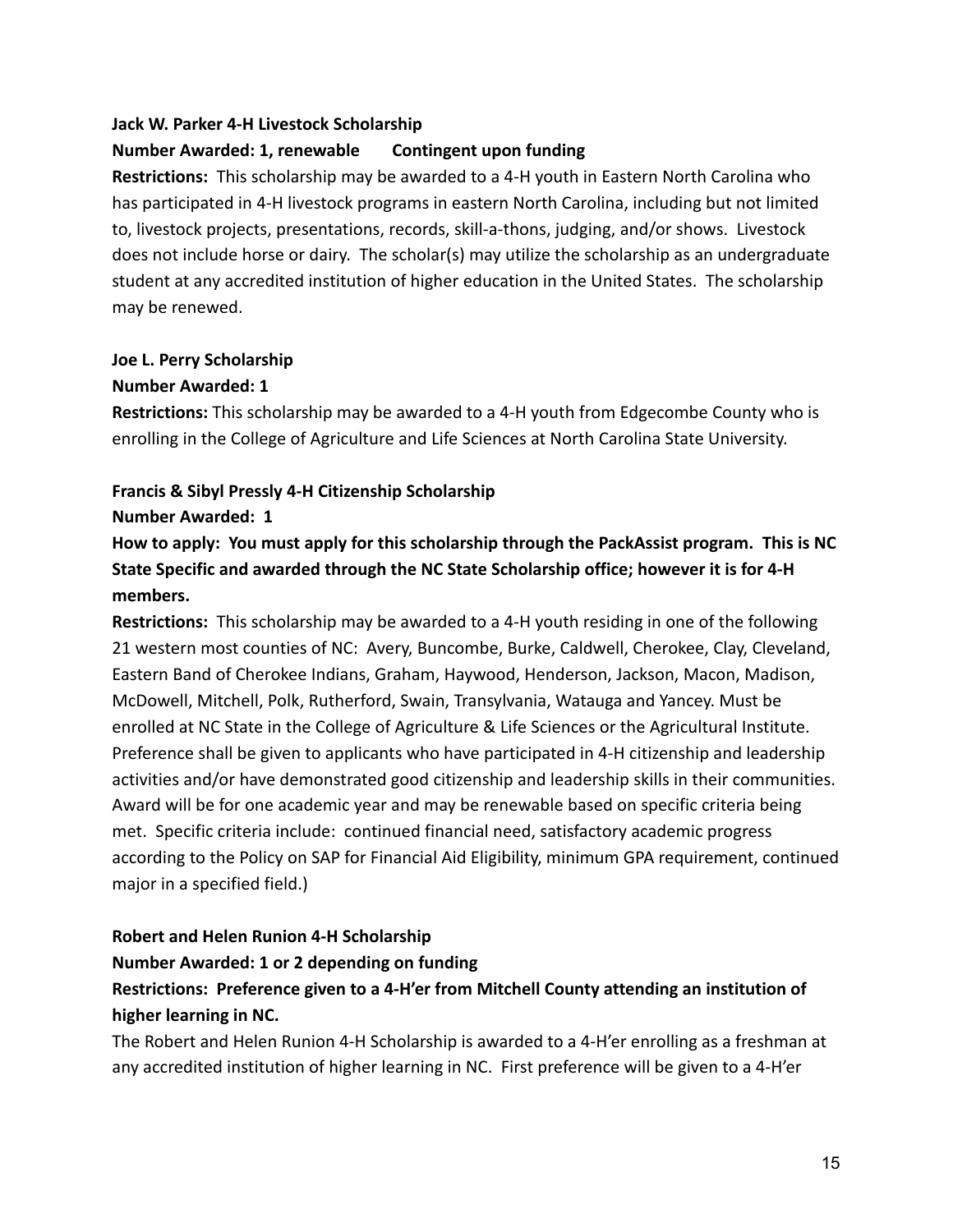from Mitchell County, followed by applicants from the Western District. In the event no freshman is eligible, upperclassmen may be awarded this scholarship.

#### **Gordon E. Sawyer Memorial 4-H Scholarship**

#### **Number Awarded: 1**

#### **Restrictions: Must be a 4-H'er from the Northeast District.**

The Gordon E. Sawyer Memorial 4-H Scholarship is awarded to an outstanding 4-Her from the Northeastern Extension District.

#### **William Edmond Sawyer 4-H Scholarship**

#### **Number Awarded: 1**

## **Restrictions: Must be a 4-H'er from Currituck County or the Northeast District.**

The William Edmond Sawyer 4-H Scholarship is awarded to an outstanding 4-Her enrolling as a freshman at any accredited institution of higher learning in NC. This scholarship will be awarded to an outstanding 4-H member from Currituck County. If no 4-H'er from Currituck County is eligible, the scholarship may be awarded to a 4-H member from the Northeast District.

#### **I.O. Schaub 4-H Scholarship**

#### **Number Awarded: 1**

## **Restrictions: Must be attending NC State majoring in agriculture or forestry.**

The I.O. Schaub 4-H Scholarship is awarded to a 4-Her who is enrolling as a college freshman, majoring in agriculture or forestry at NC State University. If no freshman apply, may be awarded to an upperclassman.

## **General Henry Hugh Shelton 4-H Leadership Scholarship**

## **Number Awarded: 1**

**Restrictions: Recipient must attend North Carolina State University or one of the nation's military academies. Preference will be given to applicants who are outstanding 4-H members from the General's home county of Edgecombe or from Cumberland County, the home of Fort Bragg.**

The General Henry Hugh Shelton 4-H Leadership Scholarship is awarded to a current 4-H member who is a rising freshman at NC State University or one of the nation's military academies. Preference will be given to applicants who are outstanding 4-H members from the General's home county of Edgecombe or from Cumberland County, the home of Fort Bragg. Recipients will also be required to attend the luncheon at the annual Shelton Shelton Forum.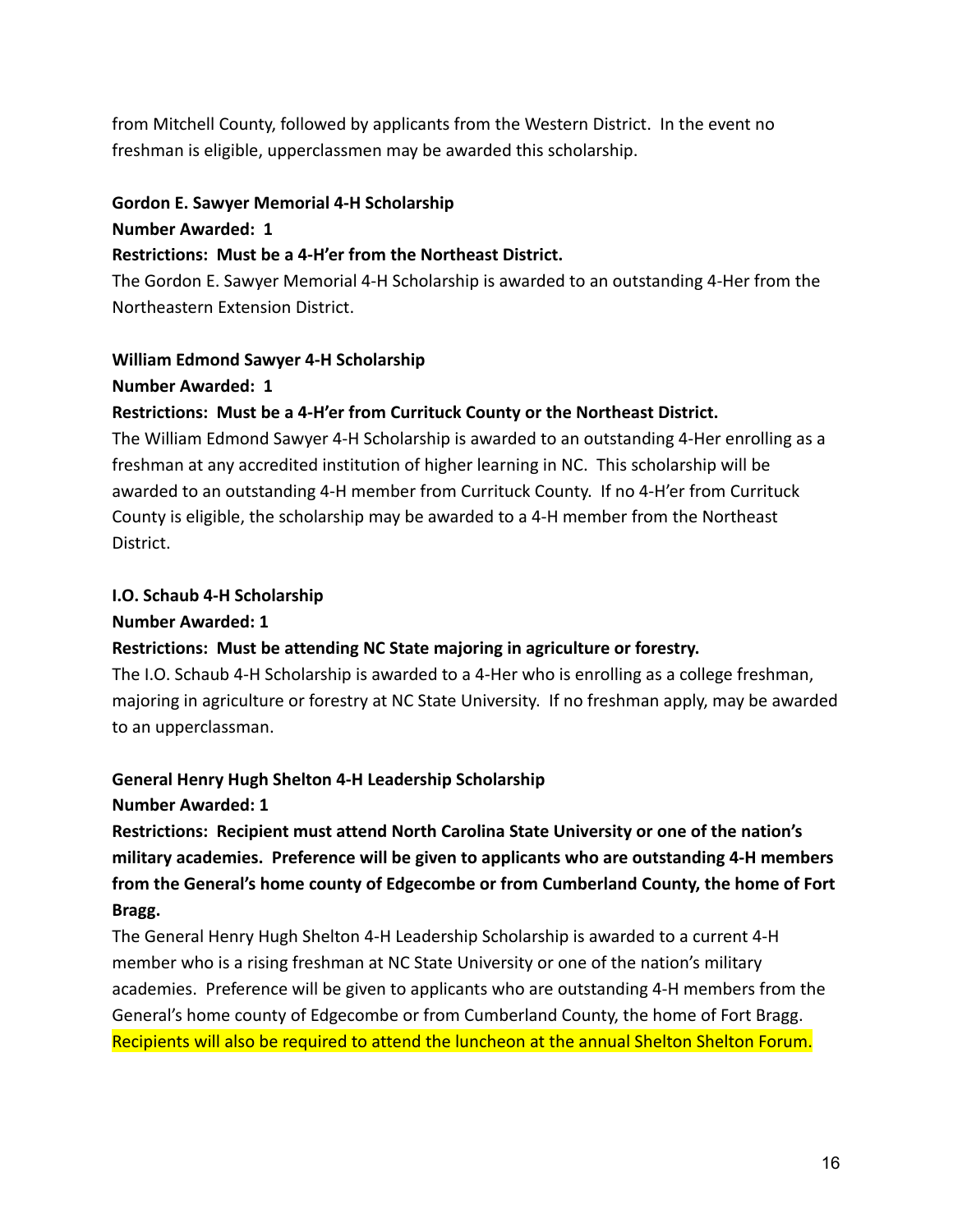# **Frank and Elizabeth Spencer 4-H Scholarship for Cleveland and Gaston Counties Number Awarded: 1**

## **Restrictions: Must be a 4-H'er from Cleveland or Gaston County.**

The Frank and Elizabeth Spencer 4-H Scholarship for Cleveland and Gaston Counties is awarded to a 4-H member enrolling as a freshman at any accredited institution of higher learning in North Carolina. Must be a 4-H'er living in Gaston or Cleveland County. Contact Cleveland County Cooperative Extension for information on applying.

## **Garry Stott 4-H Scholarship**

## **Number Awarded: 1; renewable**

**Restrictions: Must be attending NC State University majoring in Animal Science, Pre-Vet, or Agricultural Institute, or be a current Gary Stott Scholarship Recipient; outstanding swine record or live on a farm where swine production is a commercial or purebred enterprise.** The Gary Stott 4-H Scholarship is awarded to a 4-Her who is enrolling as a college freshman, at NC State University majoring in Animal Science, Pre-Vet, or Agricultural Institute or be a current Gary Stott 4-H Scholarship recipient. Must also have an outstanding swine record or live on a farm where swine production is a commercial or purebred enterprise. This scholarship is renewable for up to 3 years at \$1,000 with a current transcript and minimum 2.5 GPA.

# **Jane K. Stuart 4-H Scholarship for the North Central District (Development Fund) Number Awarded: 1**

The Jane K. Stuart Scholarship for the North Central District is a District 4-H Development Fund Scholarship awarded to a 4-H member from the North Central District enrolling as a freshman at any accredited institution of higher learning in the United States.

# **Teeter Family 4-H Scholarship**

## **Number Awarded: 1**

# **Restrictions: Must be attending NC State University, College of Agriculture and Life Sciences or Agricultural Institute.**

The Teeter Family 4-H Scholarship is awarded to a 4-Her who is enrolling as a college freshman at NC State University, in the College of Agriculture and Life Sciences or Agricultural Institute, majoring in a curriculum related to production agriculture. Preference will be given to a student who has participated in the Teeter Beef Leadership Institute.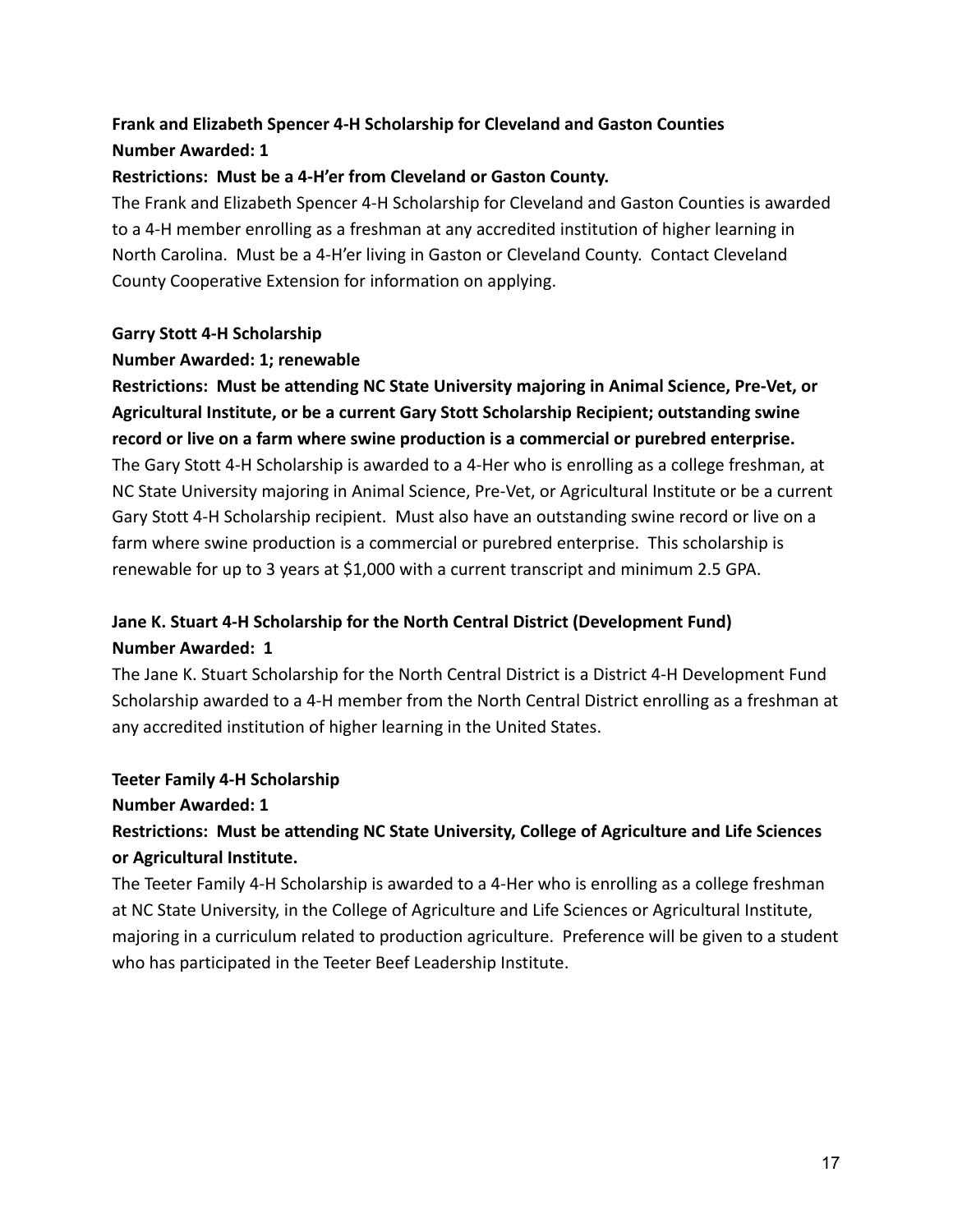# **Rachel Kirby Thomas and Dr. Frank Bancroft Thomas 4-H Foods and Nutrition Scholarship Number Awarded: 1 or more**

# **Restrictions: Must be a 4-H'er who has had an outstanding career in the 4-H Foods and Nutrition Program area.**

The Rachel Kirby Thomas and Dr. Frank Bancroft Thomas 4-H Foods and Nutrition Scholarship is awarded to a current or former 4-H member enrolling as a freshman at any accredited institution of higher learning in North Carolina. This scholarship will be given to a 4-H member who has had an outstanding career in the 4-H Foods and Nutrition Program area.

## **Henry (Bill) Thompson 4-H Scholarship Number Awarded: 1**

**Restrictions:** First preference is a rising freshman at an institution of higher learning that has been a resident of Boys and Girls Homes of North Carolina, Inc seeking a degree in agricultural and natural resources conservation and preservation. Second preference is a rising freshman at an institution of higher learning who is an outstanding 4-H'er in Columbus County, seeking a degree in agricultural and natural resources conservation and preservation. 3<sup>rd</sup> preference is a rising upperclassman at an institution of higher education seeking a degree in agricultural and natural resources conservation and preservation.

#### **The William Michael Vatavuk 4-H Memorial Scholarship**

## **Number Awarded: 1**

**Restrictions: Must be presented to a 4-H'er from Durham County who has financial need for attending college.** The William Michael Vatavuk 4-H Memorial Scholarship shall be awarded to a Durham County 4-H'er according to the established procedures for awarding need-based scholarships by the North Carolina 4- H Youth Development Program Scholarship Committee. Written proof of financial need from the institution that the applicant will attend is required (applicants will be provided with a form to send to the institution they will attend, to be returned by the institution directly to the NC 4-H Youth Development Program Scholarship Committee). If written proof of financial need is not returned to the Scholarship Committee, the application will not be considered. Secondary consideration may be given to a current or former 4-H member involved in 4-H communications, leadership and/or citizenship. The recipients of this scholarship will also be selected on the basis of excellence of 4-H participation and their academic achievement and merit. Written proof of financial need as stated in Section 4 above must be returned to the 4-H Youth Development Program Scholarship Committee.